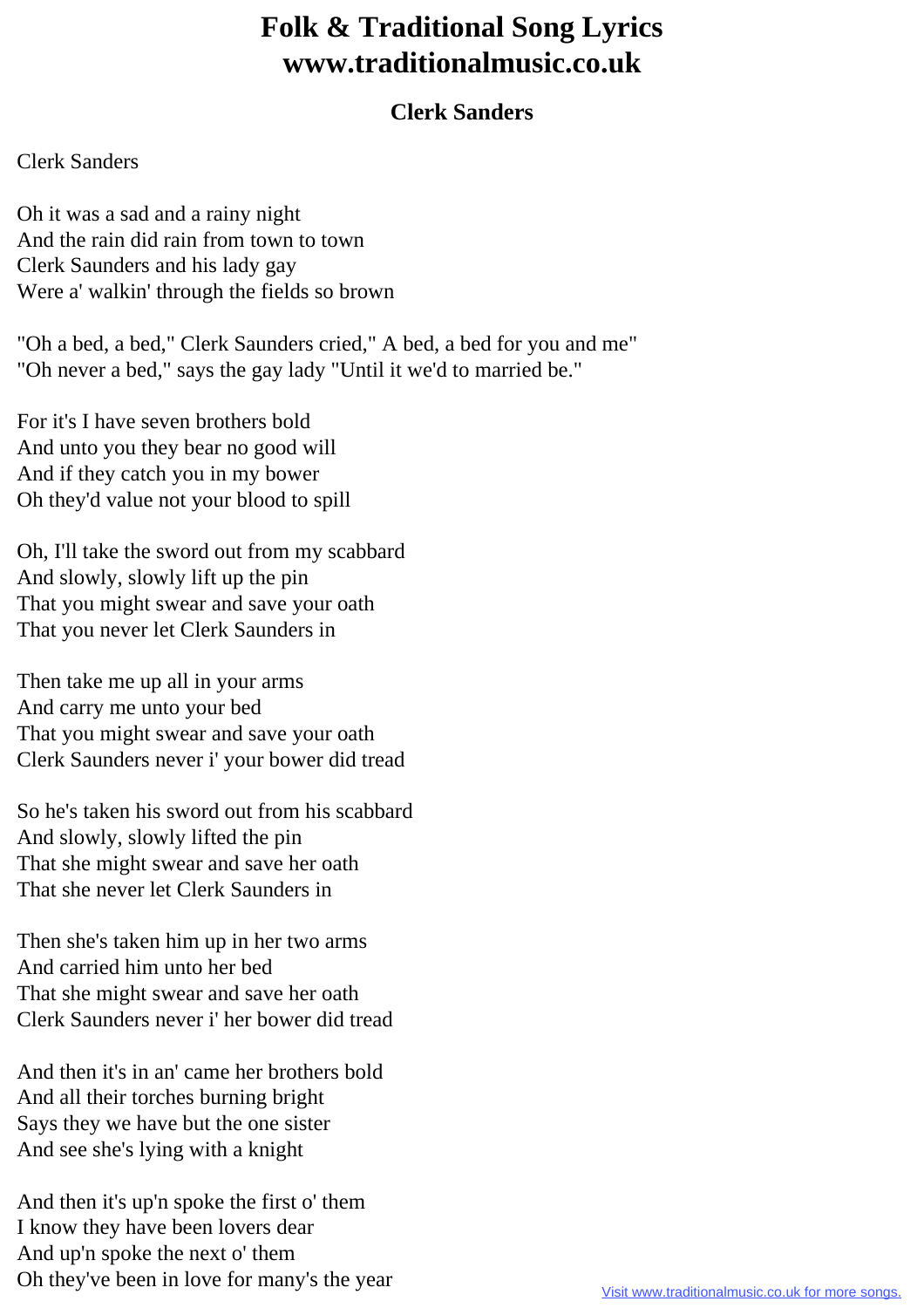And then it's up'n spoke the third o' them T'would be a shame these two to twain And up'n spoke the fourth o' them Oh it's a sin to kill a sleeping man

And then it's up'n spoke the fifth o' them I swear they'll never be harmed by me And up'n spoke the sixth o' them Oh we'll take our leave and we'll go our way

And then it's up'n spoke the seventh brother Saying though there be no man but me I bear the brand all in my hand Shall surely make Clerk Saunders die!

And then he's taken in out his nut brown sword And drawn it three times through the straw And through and through Clerk Saunders' body Oh he's got that rusty rapier go!

And they have lain all night in each other's arms Until the day began to dawn And kindly to him she did say Oh it's time my love that you were away

Oh you are the sleepiest young man That ever my two eyes did see For you've lain all night all in my arms And I'm sure it is a shame to be

And then she's drawn the blankets to the foot And turned the sheets unto the wall And then she's seen his bloody wounds And his two gray eyes all pale and cold

And it's cursed be my bloody brothers! Aye'n an ill death may he die! For you dared not fight him in the field But you slew him as he laid with me

And it's I will do for my love's sake What many a lady will not do Seven long years shall come and go Before I wear stocking or I wear shoe

And there's never a shirt goes on my back And never a comb goes in my hair Never a fire nor a candle light